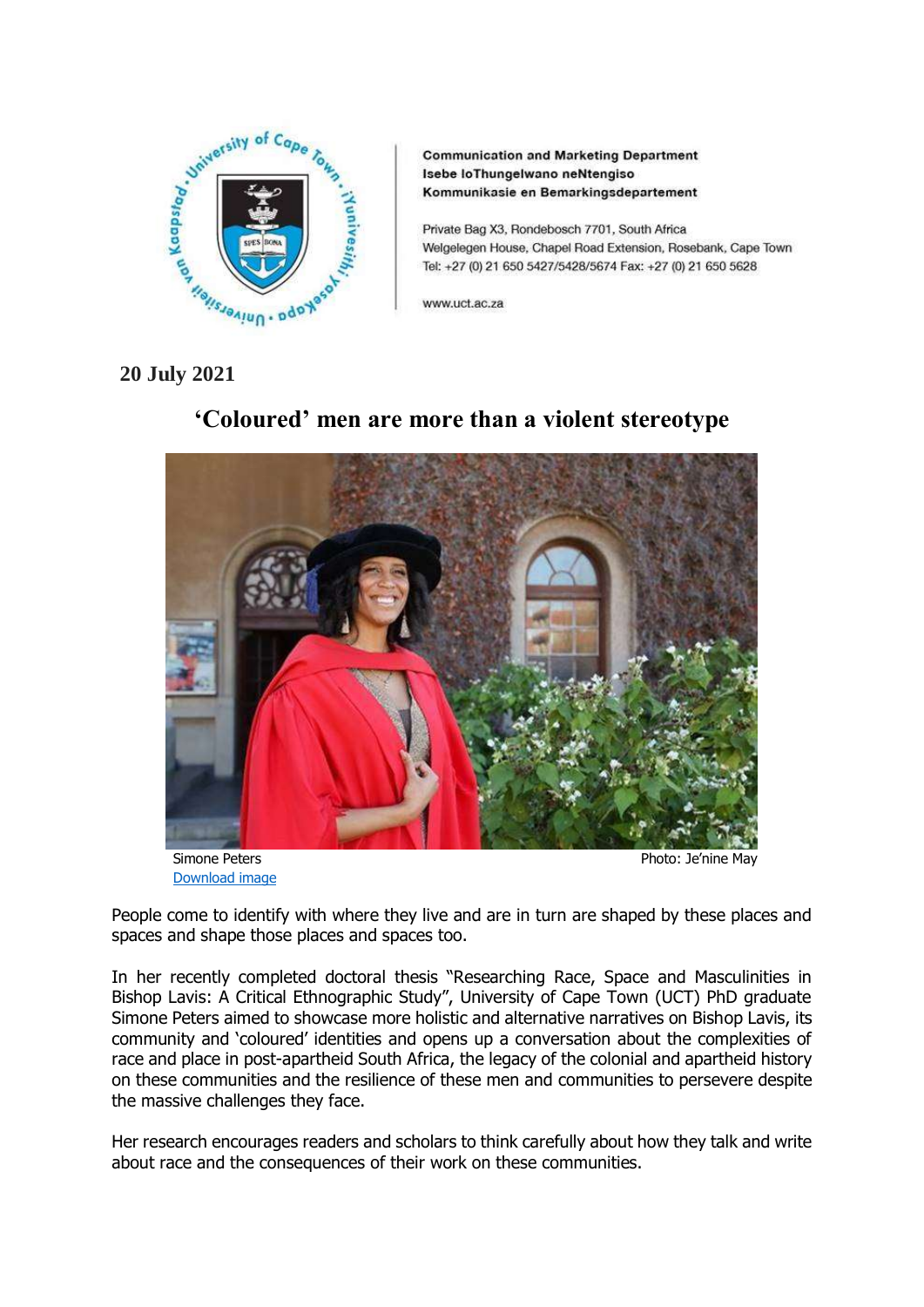"My granny was forcibly displaced by the apartheid government from Goodwood Akkers to Bishop Lavis. Her whole life was disrupted but despite that, she raised her four children in the community. They all still reside there except for my mother. I wanted to share the story of my granny and many others like her that often go unheard. A story of pain, of loss, of resilience, community and hope. I wanted to show how colourful this community is, to show that crime is but one story. There are so many more that go ignored. I wanted to share the stories of 'coloured' men, who I often interacted with, who were not the stereotypes. I wanted to write alternative narratives about my people," shared Simone.

The pervasiveness of existing stereotypes about 'colouredness' continues to segregate the Cape Flats spaces where many 'coloureds' reside from more affluent spaces. Simone argued that more holistic narratives must be made available in academia, narratives that take seriously how participants talk about their communities, subjectivities and lived experiences.

Research involving 'coloured' men and communities has always painted these men as negative stereotypes: at risk, dangerous, gangsters, criminals and the list goes on. And yet 'coloured' communities and the men that navigate these spaces are much more than that.

During her research she found that the men of Bishop Lavis are aware that they are characterised as a homogeneous group and perceived in a negative way by other racial groups. "They shared how other races viewed 'coloured' men as thieves, murderers, and kidnappers. This evokes feelings of shame and regret and caused some of the men to experience ambivalence about being 'coloured'."

In their collective narrative, the men constructed a good and bad 'coloured', and on that spectrum, they stated that they were good 'coloured' men and gave stories of how they did not do those things others accuse them of doing. The men therefore positioned themselves as respectable 'coloureds' by distancing themselves from the bad 'coloureds' who do all those negative things.

Simone's research was intergenerational: she interviewed young and middle-aged men, as well as those over 65. She found that all three generations found being a provider to one's family an important trait of being a man. Not being able to provide made one less than a man.

Her research findings also contradicted other research done with young 'coloured' men, where gangsterism was glorified. The participants in her research all constructed gangsterism and violence as cowardly, and men who did either were constructed as bad men.

Speaking on her PhD journey Simone shared: "It has been great. Getting to work in this community, having their support, incorporating my family into academia was a really wonderful experience. I think that is why I finished my PhD in two years and six months because of the immense support and love showed to me by the community."

Simone has led a "colourful" life. Her parents divorced when she was just five years-old because her father drank a lot and was extremely abusive.

"My mother ended up raising four children on her own, on a police salary. So, our lives were anything but easy. At times we went to bed hungry, we were evicted from homes, we were homeless, we lived in homes without water and electricity. At times I was mocked because of my race, and the way I spoke."